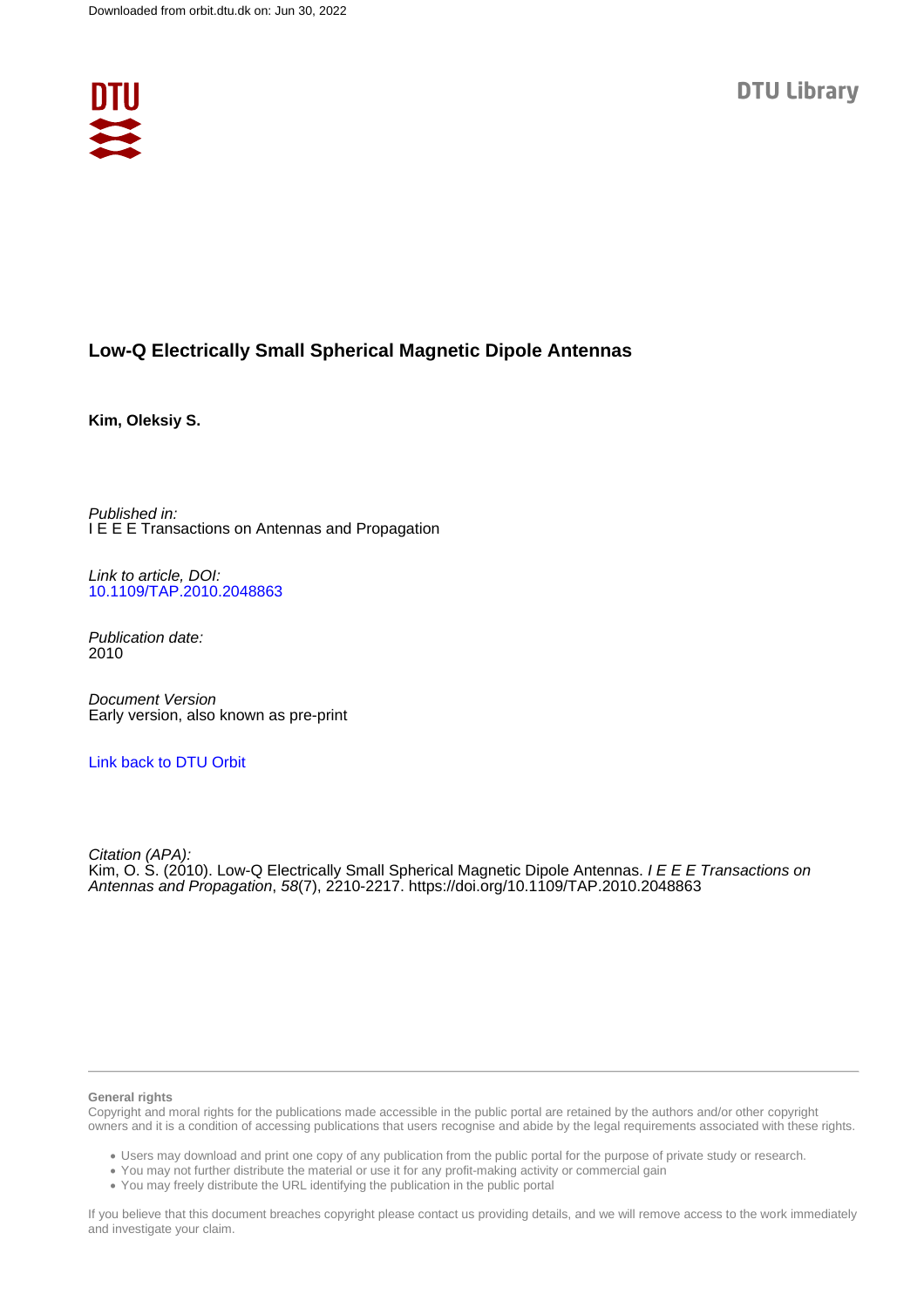# Low-Q Electrically Small Spherical Magnetic Dipole Antennas

Oleksiy S. Kim

*Abstract*—Three novel electrically small antenna configurations radiating a  $TE_{10}$  spherical mode corresponding to a magnetic dipole are presented and investigated: multiarm spherical helix (MSH) antenna, spherical split ring resonator (S-SRR) antenna, and spherical split ring (SSR) antenna. All three antennas are self-resonant, with the input resistance tuned to 50 ohms by an excitation curved dipole/monopole. A prototype of the SSR antenna has been fabricated and measured, yielding results that are consistent with the numerical simulations. Radiation quality factors (Q) of these electrically small antennas (in all cases  $ka < 0.26$ ) approach the limit of 3.0 times the Chu lower bound for a given antenna size, which is in line with a theoretical prediction made by Wheeler in 1958.

*Index Terms*—Electrically small antennas, magnetic dipole, Chu limit, quality factor, split-ring resonator (SRR), surface integral equation

#### I. INTRODUCTION

**FUNDAMENTAL** electromagnetic properties of electrically small antennas (ESA) were first explored by cally small antennas (ESA) were first explored by Wheeler [1] and Chu [2] more than 60 years ago. Whereas Wheeler focuses on limitations peculiar to electrically small electric and magnetic dipole antennas, Chu develops a more sophisticated theory based on spherical TM and TE modes radiated by a generalized omnidirectional ESA. Subsequently revisited and corrected by a number of authors [3]–[6], Chu's theory establishes a lower bound for a radiation quality factor Q achievable by a small antenna occupying a certain volume. The quality factor Q relates the reactive energy to the radiated power, and for a single-resonance ESA it is inversely proportional to the antenna frequency bandwidth. Chu assumes that the reactive electric (magnetic) energy is stored entirely outside a minimum sphere of radius  $a$  and thus derives an ultimate lower bound  $Q_{LB}$  for an electrically small TM-mode (TE-mode) antenna. Any passive antenna inscribed in a sphere of radius a cannot perform better than that. More realistic configurations are considered by Thal in [7], where he starts with an impressed electric current on a spherical surface and allows the field not only outside but also inside the sphere to satisfy the boundary condition. It is not surprising that Thal's bounds are higher than those by Chu. For instance, Thal shows that for an electric dipole  $(TM_{10}$  mode) antenna  $Q \rightarrow 1.5Q_{LB}$  as  $ka \rightarrow 0$ , where k is the free space propagation constant. This result is confirmed by simulations and measurements of real antennas designed by Best [8], [9].



Fig. 1. Geometries of spherical magnetic dipole (TE $_{10}$  mode) antennas: (a) Multiarm spherical helix (MSH) antenna; (b) spherical split-ring resonator (S-SRR) antenna; (c) spherical split ring (SSR) antenna.

What is more interesting is that Thal's bounds for electric and magnetic dipole antennas are not equal. According to Thal, for an electrically small magnetic dipole  $(TE_{10}$  mode) antenna  $Q = 3.0 Q_{LB}$ . In fact, the latter result was also predicted by Wheeler in 1958 [10]. Recently, a 16-slot electrically small TE<sub>10</sub>-mode antenna yielding the quality factor  $Q = 3.18 Q_{LB}$ was reported by Best [11].

This paper presents three novel electrically small antenna configurations (Fig. 1) designed to radiate the  $TE_{10}$  spherical mode corresponding to a magnetic dipole (z-directed in Fig. 1). These antennas are a multiarm spherical helix (MSH) antenna, a spherical split-ring resonator (S-SRR) antenna, and a spherical split ring (SSR) antenna. Being quite different in geometry, all three antennas are self-resonant with no external lumped elements used to ensure the resonance. Basically, each antenna

This work is supported by the Danish Research Council for Technology and Production Sciences within the TopAnt project (http://www.topant.dtu.dk).

The author is with the Department of Electrical Engineering, Electromagnetic Systems, Technical University of Denmark, DK-2800 Kgs. Lyngby, Denmark (e-mail: osk@elektro.dtu.dk)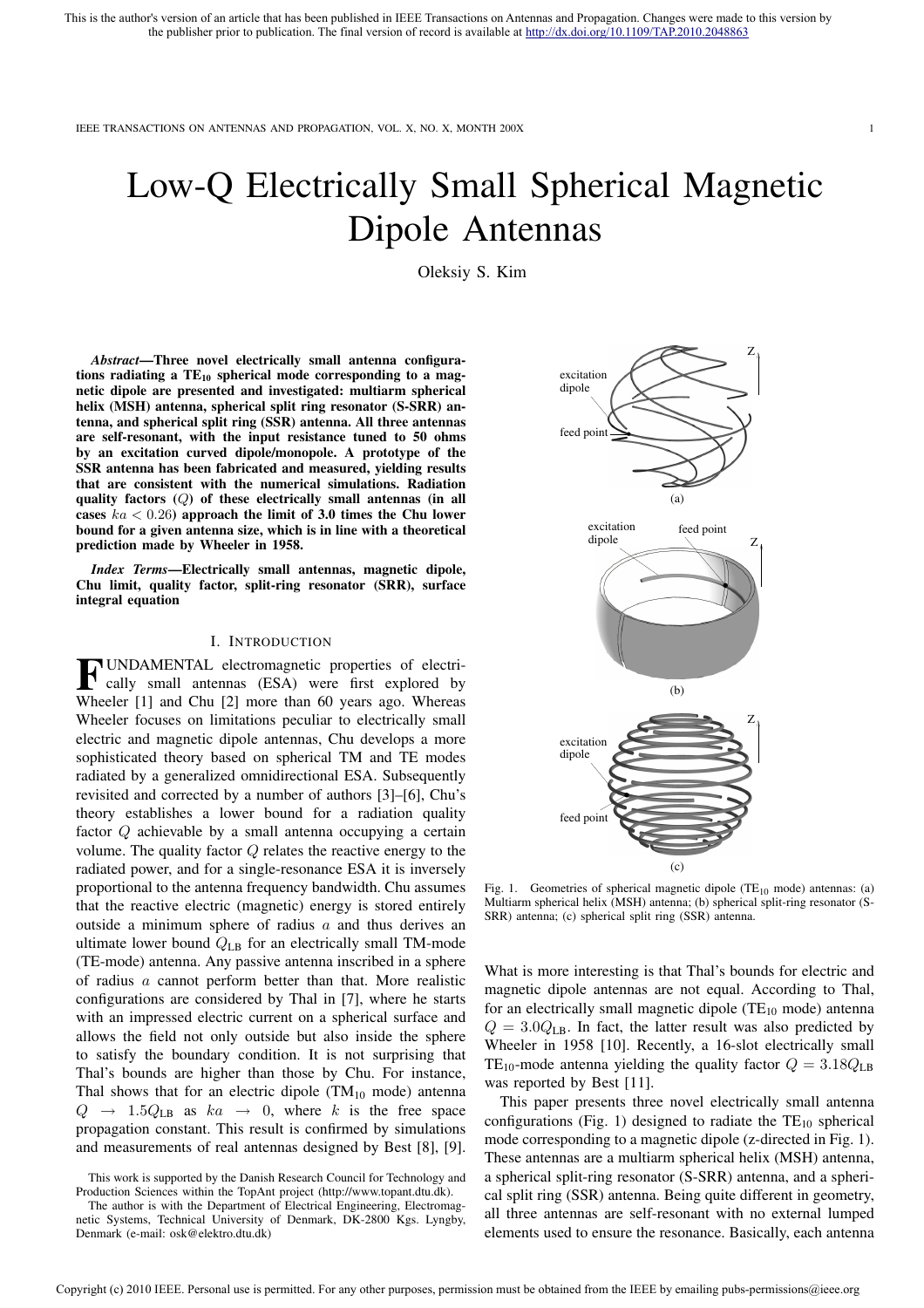is a spherical resonator excited by a curved dipole, whose length is varied appropriately to match the antenna to a feed line in a way similar to [12], [13]. The  $TE_{10}$ -mode antennas presented in this paper not only validate the Wheeler-Thal lower bound for magnetic dipole antennas, but also provide a necessary basis for designing low-Q ESA that outperform electric dipole antennas. As shown in [14], a magnetic dipole antenna augmented with a magnetic core yields the quality factor Q approaching the Chu lower bound.

In this paper, numerical results are obtained using a surface integral equation (SIE) technique combined with a higherorder method of moments [15]. The antennas are assumed to be lossless with a delta-gap generator as a signal source. The quality factor  $Q$  is calculated from the antenna input impedance  $Z(\omega) = R(\omega) + jX(\omega)$  as [16]

$$
Q \approx \frac{\omega_0}{2R(\omega_0)} |Z'(\omega_0)| \tag{1}
$$

where  $\omega_0$  is the angular frequency at the resonance.

In terms of comparing the quality factors of practical antennas with the lower bound, it is important to recognize that the presence of higher-order modes affects the quality factor, and this effect must be accounted for not only in the calculations of the antenna  $Q$  itself, but also in the bound it is compared with. In the next section of this paper, a brief note on the evaluation of the quality factor lower bound for a magnetic dipole antenna in the presence of higher-order modes  $(Q_{LB}^{HO})$ is given.

The next three sections contain results of parametric investigations for each of the three antenna configurations, respectively. It is shown how the bound  $Q = 3.0 Q_{LB}$  is approached by changing appropriate antenna geometry parameters as well as how the resonance frequency and the input resistance at resonance are tuned to the desired values. Experimental results for a fabricated SSR antenna are also presented.

## II. QUALITY FACTOR LOWER BOUND AND HIGHER-ORDER MODES

The quality factor lower bound for an electrically small magnetic dipole non-resonant antenna tuned to a resonance by a lossless reactive element and/or by distributed reactive fields is given by [6]

$$
Q_{\text{LB}} = \frac{2\omega W_0^m}{P_0^m} = \frac{1}{(ka)^3} + \frac{1}{ka} \tag{2}
$$

where  $W_0^m$  and  $P_0^m$  are the time-average stored magnetic energy external to the antenna sphere of radius a and the radiated power of the magnetic dipole mode  $(TE_{10}$  spherical mode), respectively. In the presence of higher-order modes the bound  $Q_{\text{LB}}^{\text{HO}}$  can be exactly computed using expressions provided by Fante [5]. However, this requires knowledge of the whole spectrum of spherical modes radiated by an antenna.

In many cases, a somewhat easier approach can be undertaken. To account for higher-order modes the expression (2) is modified as

$$
Q_{\text{LB}}^{\text{HO}} = \frac{2\omega \max\left\{W^m, W^e\right\}}{P} = \frac{2\omega W^m}{P} \tag{3a}
$$

$$
=\frac{2\omega(W_0^m + W_{\text{HO}}^m)}{(P_0^m + P_{\text{HO}}^m + P_{\text{HO}}^e)}
$$
(3b)

where  $W_{\text{HO}}^{m}$  and  $P_{\text{HO}}^{m}$  are the external stored magnetic energy and the radiated power of higher-order magnetic modes (TE spherical modes), respectively. For an electrically small magnetic dipole antenna, besides the radiated power  $P_{\text{HO}}^e$ , the higher-order TM modes contribute predominantly to the stored electric energy, and thus negligibly change the numerator in (3). On the other hand, the stored magnetic energy is defined by the fundamental  $TE_{10}$  mode as well as by the higher-order TE modes that, unlike the higher-order TM modes, increase the quality factor [5], and therefore must be suppressed in a well-designed magnetic dipole antenna. In this case, the bound (3) can be simplified as

$$
Q_{\text{LB}}^{\text{HO}} = \frac{2\omega W_0^m}{(P_0^m + P_{\text{HO}}^e)} = \frac{2\omega W_0^m}{P} = K_0^m Q_{\text{LB}}
$$
(4)

where  $K_0^m = P_0^m/P$  is the power of the TE<sub>10</sub> mode relative to the total radiated power. Thus, to compute the lower bound  $Q_{\text{LB}}^{\text{HO}}$  it is sufficient to evaluate a single spectrum component - the amplitude of the  $TE_{10}$  mode.

The expression (4) for a magnetic dipole  $TE_{10}$  mode antenna is valid under three conditions:

- 1) the antenna is electrically small, so that TM modes contribute negligibly to the stored magnetic energy;
- 2) higher-order TE modes are suppressed enough to be neglected;
- 3) externally to the antenna, the stored magnetic energy exceeds the stored electric energy  $(W^m > W^e)$ .

As shown below, all antennas presented in this paper fulfill the first two conditions, whereas the third one is only met by the S-SRR and SSR antennas. The third condition is violated by some magnetic dipole antennas, in which due to higherorder TM modes the stored electric energy outside the antenna is superior to the corresponding stored magnetic energy. If such an antenna is self-resonant, e.g., the MSH antenna, the overall energy balance is restored by the surplus of the stored magnetic energy inside the antenna. In this case, an expression dual to (3a) must be applied, although the radiated power is by far dominated by the main  $TE_{10}$  mode.

It is noted, that the considerations presented in this section are by duality applicable for electric dipole antennas.

### III. MULTIARM SPHERICAL HELIX (MSH) ANTENNA

The  $TE_{10}$  MSH antenna is a modification of a spherical helix antenna developed by Best [9]. The original configuration (Fig. 2a) radiates the  $TM_{10}$  spherical mode, since the driving voltage is applied vertically in the middle of one of the arms. Due to the symmetry and small electrical dimensions, the far-field contributions from the  $\phi$ -components of the electric current on the wires  $(I_{\phi})$  mutually cancel, thus leaving only the  $\theta$ -component of the electric far-field (and  $\phi$ component of the magnetic far-field).

In the  $TE_{10}$  MSH antenna, top and bottom parts of the arms are disconnected, and a curved dipole is placed at the equator of the antenna sphere (Fig. 2b). The driving voltage is now applied horizontally at the midpoint of the excitation dipole. In this case, the far-field contributions from the  $\theta$ -components of the electric current  $(I_{\theta})$  cancel, and the resulting radiated fields are those of the desired  $TE_{10}$  spherical mode.

Copyright (c) 2010 IEEE. Personal use is permitted. For any other purposes, permission must be obtained from the IEEE by emailing pubs-permissions@ieee.org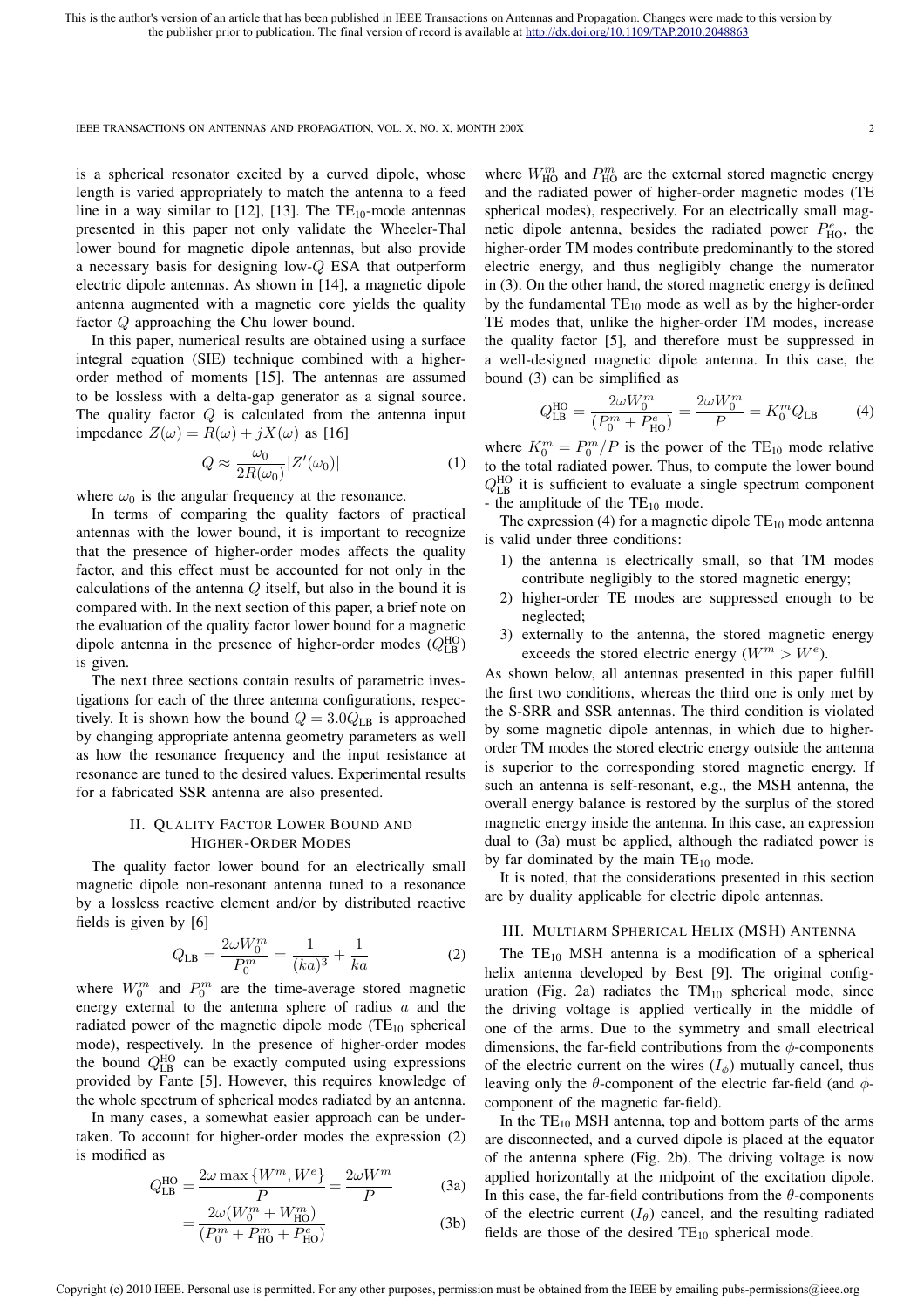

Fig. 2. Multiarm spherical helix (MSH) antenna: (a)  $TM_{10}$  (electric dipole); (b)  $TE_{10}$  (magnetic dipole).



Fig. 3. Input impedance of the  $TE_{10}$  MSH antenna as a function of the number of turns in each arm.

For a given frequency  $f_0$  and number of arms ( $N_{\text{arms}}$ ), the antenna is tuned to the resonance by changing the number of turns  $(N_{\text{turns}})$  in the arms as shown in Fig. 3, where the antenna input impedance at  $f_0 = 300$  MHz is plotted for four antenna configurations having  $N_{\text{arms}} = 2, 4, 6, \text{ and } 8$ arms. All antenna configurations have radius  $r_0 = 40$  mm,



Fig. 4. Input resistance at resonance (a) and the resonance frequency (b) of the  $TE_{10}$  MSH antenna as a function of the excitation dipole length.

and the wire radius is set to 0.5 mm. Thus, the antennas occupy a spherical volume of radius  $a = 40.5$  mm, or  $ka = 0.254$  at 300 MHz. Observing Fig. 3 one may note that the quality factor decreases as the number of arms multiplied. From Table I, which summarizes the geometry parameters for self-resonant antenna configurations and corresponding quality factors Q, it is seen that the quality factor indeed decreases approaching  $Q = 3.0 Q_{\text{LB}}$ .

Besides the number of arms and the number of turns in each arm, there is another important antenna geometry parameter — the length of the curved excitation dipole. In this paper, it is quantified in angular units and denoted by  $\alpha$  (see Fig. 2b). It controls the antenna input resistance at resonance  $R_0$  and makes matching of the antenna to external circuits a fairly straightforward task. For instance, the results presented in Fig. 3 and Table I, are obtained with the length  $(\alpha)$  chosen so that for each number of arms the antenna is matched to 50 ohms at the resonance. Figure 4a shows the dependence of the antenna input resistance  $R_0$  on the angle  $\alpha$  with the number of arms as a parameter. For a fixed number of turns (see Table I for the values), a change in the length of the excitation dipole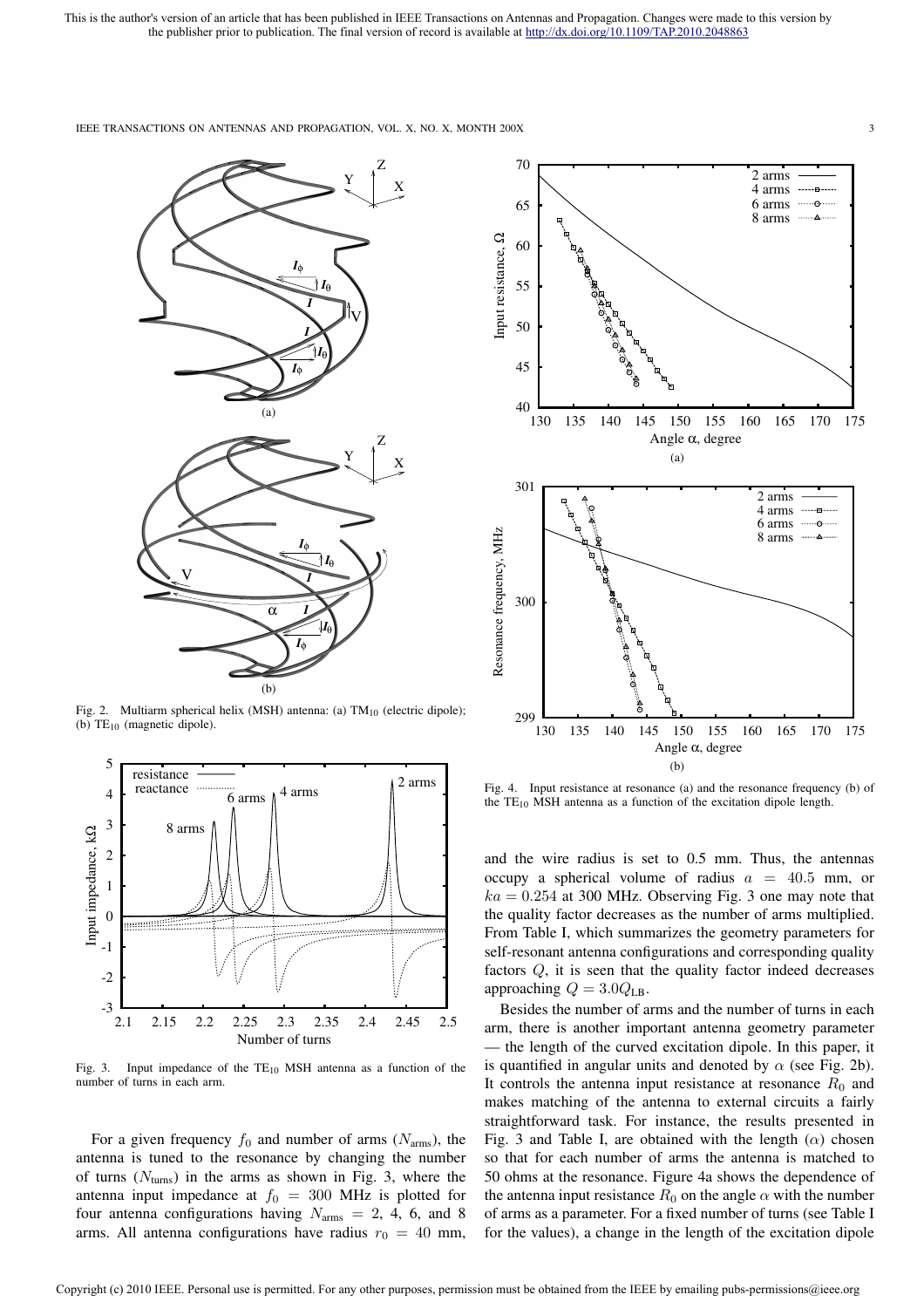TABLE I CHARACTERISTICS OF THE TE<sub>10</sub> MSH ANTENNA  $N_{\text{arms}}$   $N_{\text{turns}}$   $\alpha$ ,  $Q$   $Q_{\text{LB}}$   $Q/Q_{\text{LB}}$   $TE_{10}$ ,  $dB$   $TM_{11}$ ,  $dB$   $TM_{20}$ ,  $dB$   $Q_{\text{LB}}^{\text{HO}}$  $_\mathrm{LB}^\mathrm{HO}$   $Q/Q_\mathrm{LB}^\mathrm{HO}$ 2 2.39 163 249.6 64.6 3.87 -0.047 -22.4 -23.0 91.1 2.74 4 2.24 143 218.5 64.6 3.39 -0.030 -27.2 -23.0 90.6 2.41 6 2.19 140 210.7 64.6 3.27 -0.027 -29.5 -23.0 90.0 2.34 8 2.17 140 207.0 64.6 3.21 -0.026 -30.4 -23.0 90.0 2.30

IEEE TRANSACTIONS ON ANTENNAS AND PROPAGATION, VOL. X, NO. X, MONTH 200X 4

causes a little shift in the resonance frequency as depicted in Fig. 4b. By adjusting the number of turns the deviation in the resonance frequency is easily compensated.

The presented antenna is electrically small and its radiation pattern closely reproduces that of an elementary magnetic dipole with the directivity 1.76 dB. A spherical wave expansion of the antenna far-fields shows that next most significant spherical modes after the fundamental  $TE_{10}$  mode are  $TM_{11}$ and TM20. The radiated power of these modes normalized to the total radiated power is given in Table I. As the number of arms increases, the relative radiated power of the  $TM_{11}$ mode decreases, whereas the TM<sup>20</sup> mode stays constant at a level, which is so high that the stored electric energy external to the antenna exceeds the external stored magnetic energy. Since the antenna is self-resonant, the energy balance is by necessity recovered by the opposite energy difference inside the antenna. However, the lower bound  $Q_{LB}^{HO}$  must now be computed using the stored electric energy, and this is done by applying the exact expressions [5, eq.(7)]. As shown in Table I, due to the presence of the relatively strong  $TM_{20}$ mode the lowest achievable quality factor is noticeably higher than that of the  $TE_{10}$  mode alone ( $Q_{LB}$ ). Consequently, the ratio  $Q/Q_{\text{LB}}^{\text{HO}}$  becomes less than 3.0.

## IV. SPHERICAL SPLIT-RING RESONATOR (S-SRR) ANTENNA

The S-SRR antenna consists of a spherical split-ring resonator and a curved excitation dipole (Fig. 1b) arranged so that mostly  $\phi$ -directed electric surface currents of the desired  $TE_{10}$  mode are excited. Unlike the previous case, a symmetry along the XZ-plane allows the antenna to be placed on a metal ground plane as sketched in Fig. 5. The S-SRR is a conformal to a sphere variation of a broadside coupled splitring resonator [17], [18]. Due to a large overlapping area of two spherical surfaces the S-SRR can be easily made electrically small. Results below are presented for the S-SRR antenna on an infinite perfectly electrically conducting (PEC) ground plane; and the geometrical parameters are as follows:  $r_0 = a = 21$  mm,  $t = 0.8$  mm,  $g = 1$  mm,  $r_{\text{mnp}} = 18$  mm, and the radius of the monopole is 0.5 mm.

In terms of low  $Q$  it is desirable to distribute the electric current over the entire spherical surface of radius  $r_0 = a$ , that is to allow the S-SRR to cover the whole sphere ( $\beta \rightarrow \pi$ ). However, this blocks the magnetic flux over the antenna crossection and thus diminishes the electric current on the antenna surface. Therefore, there should be expected an optimal coverage ( $\beta = \beta_0$ ) yielding a minimum Q. Indeed, the dependence of the ratio  $Q/Q_{\rm LB}$  on the angle  $\beta$  plotted in Fig. 6a exhibits an optimum at  $\beta = 73^\circ$ .



Fig. 5. Spherical split-ring resonator (S-SRR) antenna on a ground plane.



Fig. 6. Properties of the S-SRR antenna as a function of angle  $\beta$ : (a) ratio  $Q/Q<sub>LB</sub>$  and the relative radiated power of the TM<sub>11</sub> mode; (b) input resistance at resonance and the resonance frequency.

The resonance frequency variation versus  $\beta$  (Fig. 6b) shows the similar behavior yielding minimum at  $\beta = 64^\circ$ . Although the location of this minimum does not coincide with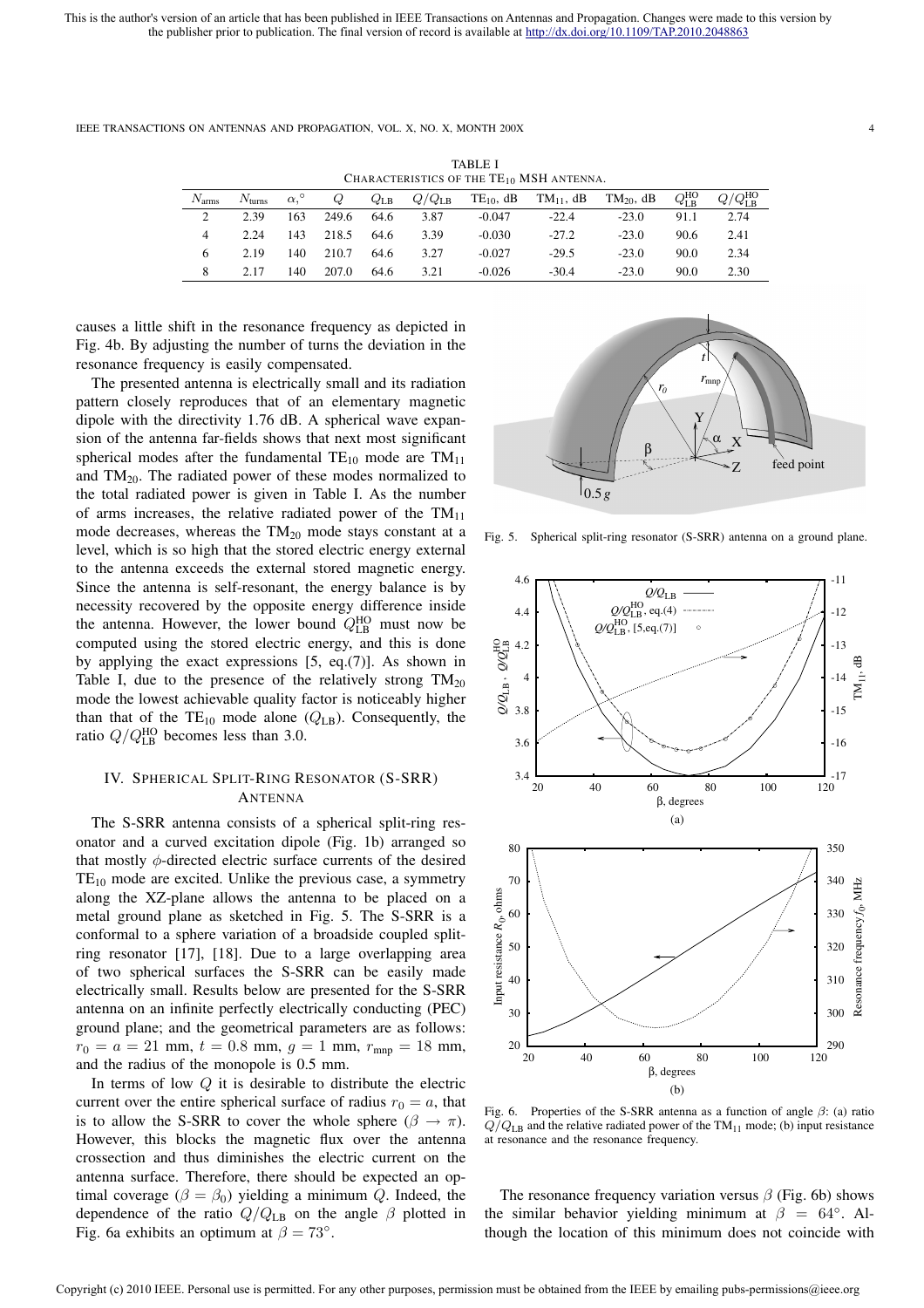

Fig. 7. Input resistance at resonance and the resonance frequency of the S-SRR antenna as a function of the excitation monopole length.

the optimum  $\beta$  for the ratio  $Q/Q_{\text{LB}}$ , the difference in the resonance frequency for  $\beta = 64^\circ$  and  $\beta = 73^\circ$  is minor, being only 1.5 MHz. For  $\beta = 73^\circ$  the resonance frequency is  $f_0 = 297.0$  MHz, and the electrical size of the antenna is  $ka = 0.133.$ 

Fig. 6b also illustrates the dependence of the antenna input resistance  $R_0$  at resonance on the angle  $\beta$ . For this plot as well as for the simulations above, the length of the excitation monopole, which likewise the excitation dipole in the MSH antenna (Section III) controls the input impedance, is chosen to be  $\alpha = 55^{\circ}$ , so that  $R_0 = 50$  ohms for the optimal  $\beta = 73^{\circ}$ . In the spherical wave spectrum of the antenna,  $TM_{11}$  is the only most significant higher-order mode, whereas  $TM_{20}$ the strongest higher-order mode in the spectrum of the MSH antenna (Section III) — in this case is totally suppressed due to absence of  $\theta$ -directed currents in the XZ-plane. The  $TM_{11}$  mode is however very pronounced and thus noticeably

influences the ratio  $Q/Q_{\text{LB}}^{\text{HO}}$ , as shown in Fig. 6a. The S-SRR antenna fulfills all three conditions in Section II, and therefore, the expression (4) is applied to compute the lower bound  $Q_{LB}^{HO}$ . An excellent agreement with the ratio obtained using the exact expression [5, eq.(7)] validates the approach introduced in Section II.

The tuning properties of the S-SRR antenna are demonstrated in Fig. 7, where the resonance frequency  $f_0$  and the input resistance at resonance  $R_0$  are plotted versus the length of the monopole for a fixed  $\beta = 73^\circ$ . A weak variation of the resonance frequency is observed, while a broad variation of the input resistance allows the antenna to be matched to a wide range of feed lines.

In summary, the minimum ratio  $Q/Q_{\text{LB}}$  exhibited by the S-SRR antenna is close to that of the 4-arm MSH antenna (Section III) On the other hand, the symmetry in the XZ plane eliminates the  $TM_{20}$  mode and enables the S-SRR antenna to operate on a ground plane.

## V. SPHERICAL SPLIT RING (SSR) ANTENNA

In this novel antenna configuration, the spherical resonator is composed of individual wire split rings distributed evenly in  $\theta$  (Fig. 1c). Every two neighbor rings are flipped with respect



Fig. 8. Spherical split ring (SSR) antenna on a ground plane.

to each other and, thus, operate as a conventional SRR. Combined with other rings they constitute a multielement SRR. This arrangement ensures a more uniform current distribution over the antenna spherical surface as well as a great reduction of the resonance frequency as compared to a single twoelement SRR and, a fortiori, a single split ring. The number of the rings are chosen to be odd, so that the central split ring serves as an excitation dipole with arm lengths adjusted to match the antenna to a feed line. As in the previous case, the SSR antenna possesses the symmetry in the XZ-plane and, consequently, an ability to operate on a ground plane (Fig. 8).

For a given radius of the spherical resonator  $r_0$ , the resonance frequency is essentially controlled by the number of split rings  $N_{\text{SR}}$ ; finer adjustments can be made via changing the gap width  $g$  in the rings. The number of split rings is determined using the following expression

$$
N_{\rm SR} = 2 \operatorname{int} \left\{ \frac{90^{\circ}}{\gamma} \right\} - 1, \tag{5}
$$

where  $\gamma$  is an angular separation between two neighbor rings (Fig. 8).

#### *A. Numerical Results*

Here, results are presented for the SSR antenna on an infinite PEC ground plane. Some of the geometrical parameters are fixed as follows:  $r_0 = 21$  mm,  $g = 2$  mm, and the radius of the wires is 0.5 mm. The separation angle  $\gamma$  is varied to elucidate the dependence of the antenna quality factor on the number of split rings. The result presented in Fig. 9a shows that as the split rings get closer to each other and their number increases, the ratio  $Q/Q_{\rm LB}$  monotonically decreases. And so does the relative radiated power of the parasitic  $TM_{11}$  mode. As compared to the S-SRR antenna (Section IV), its level is highly reduced, and its influence on the  $Q/Q_{\text{LB}}^{\text{HO}}$  ratio is minor (Fig. 9a). Again, the  $TM_{20}$  mode is totally suppressed due to absence of  $\theta$ -directed wires.

Variations of the resonance frequency  $f_0$  and the input resistance at resonance  $R_0$  versus the angle  $\gamma$  are plotted in Fig. 9b. In these simulations the length of the excitation monopole (the central split ring) is fixed to  $\alpha = 30^{\circ}$ , which yields  $R_0 = 50$  ohms input impedance for  $\gamma = 4.9^{\circ}$ , or  $N_{\rm SR} = 35$ . If  $\alpha$  is varied, it changes the input resistance  $R_0$  as illustrated in Fig. 10. Corresponding changes in the resonance frequency  $f_0$  also shown in Fig. 10 are within  $\pm 1\%$ .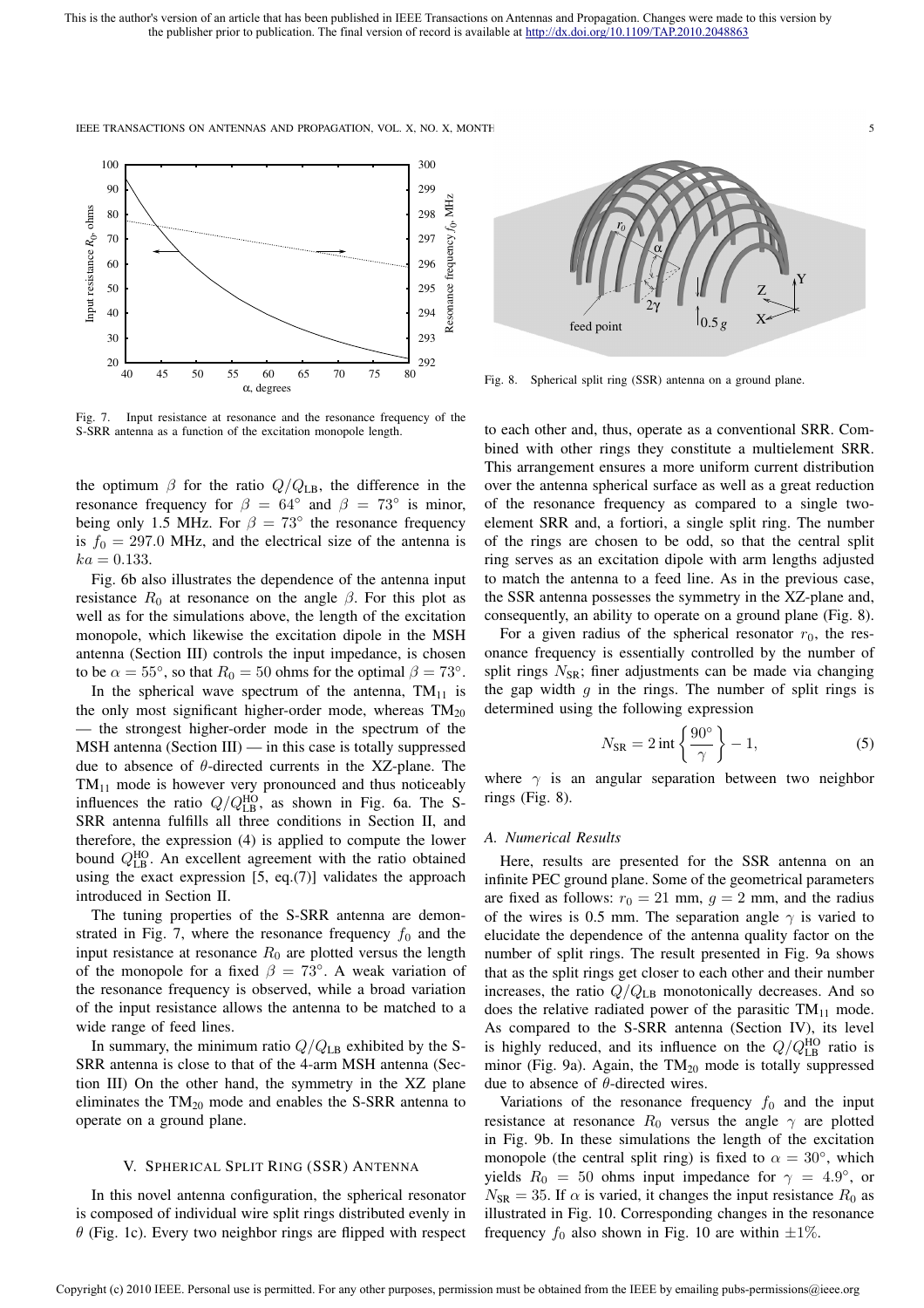

IEEE TRANSACTIONS ON ANTENNAS AND PROPAGATION, VOL. X, NO. X, MONTH 200X 66

Fig. 9. Properties of the SSR antenna as a function of angle  $\gamma$ : (a) ratio  $Q/Q_{LB}$  and the relative radiated power of the TM<sub>11</sub> mode; (b) input resistance at resonance and the resonance frequency.



Fig. 10. Input resistance at resonance and the resonance frequency of the SSR antenna as a function of the excitation monopole length.  $\gamma = 4.9^{\circ}$ .

The SSR antenna yields the ratio  $Q/Q_{LB}$  comparable to that of the MSH antenna (Section III), and at the same time, it can be used on a ground plane. Furthermore, among all presented antennas it exhibits the best characteristics in terms of radiation purity of the  $TE_{10}$  mode.

## *B. Measured Results*

To facilitate the fabrication of an SSR antenna prototype, the number of split rings was reduced to  $N_{\rm SR} = 17$ , and the



Fig. 11. Fabricated prototype the SSR antenna.



Fig. 12. Predicted and measured reflection coefficient of the manufactured SSR antenna.

wire of diameter 1.63 mm was selected. With the excitation monopole length  $\alpha = 33^{\circ}$ , the SIE simulations predict the input impedance  $R_0 = 43$  ohms and the resonance frequency  $f_0 = 403$  MHz, which corresponds to the electrical size  $ka = 0.184$ . A supplementary simulation taking into account finite conductivity (copper) of the wires was carried out in the commercially available CST Microwave Studio, and the results are consistent with the SIE predictions. The fabricated prototype (Fig. 11) measured on a 1.5 m circular ground plane yields the input impedance  $R_0 = 51$  ohms and the resonance frequency nearly coinciding with the SIE result, as illustrated in Fig. 12 and summarized in Table II.

Results of the radiation measurements performed at the DTU-ESA Spherical Near-field Antenna Test Facility are shown in Fig. 13 along with the radiation pattern obtained by the numerical simulations of the antenna on an infinite ground plane (note a change in the coordinate system). The effect of the finite-size ground plane is immediately recognized. The radiation pattern exhibits almost perfect left-right symmetry with a deep null in the crosspolarization at the boresight.

## VI. CONCLUSION

Three novel electrically small self-resonant antennas radiating the  $TE_{10}$  spherical mode are presented. The antennas are named after the spherical resonators they are based on: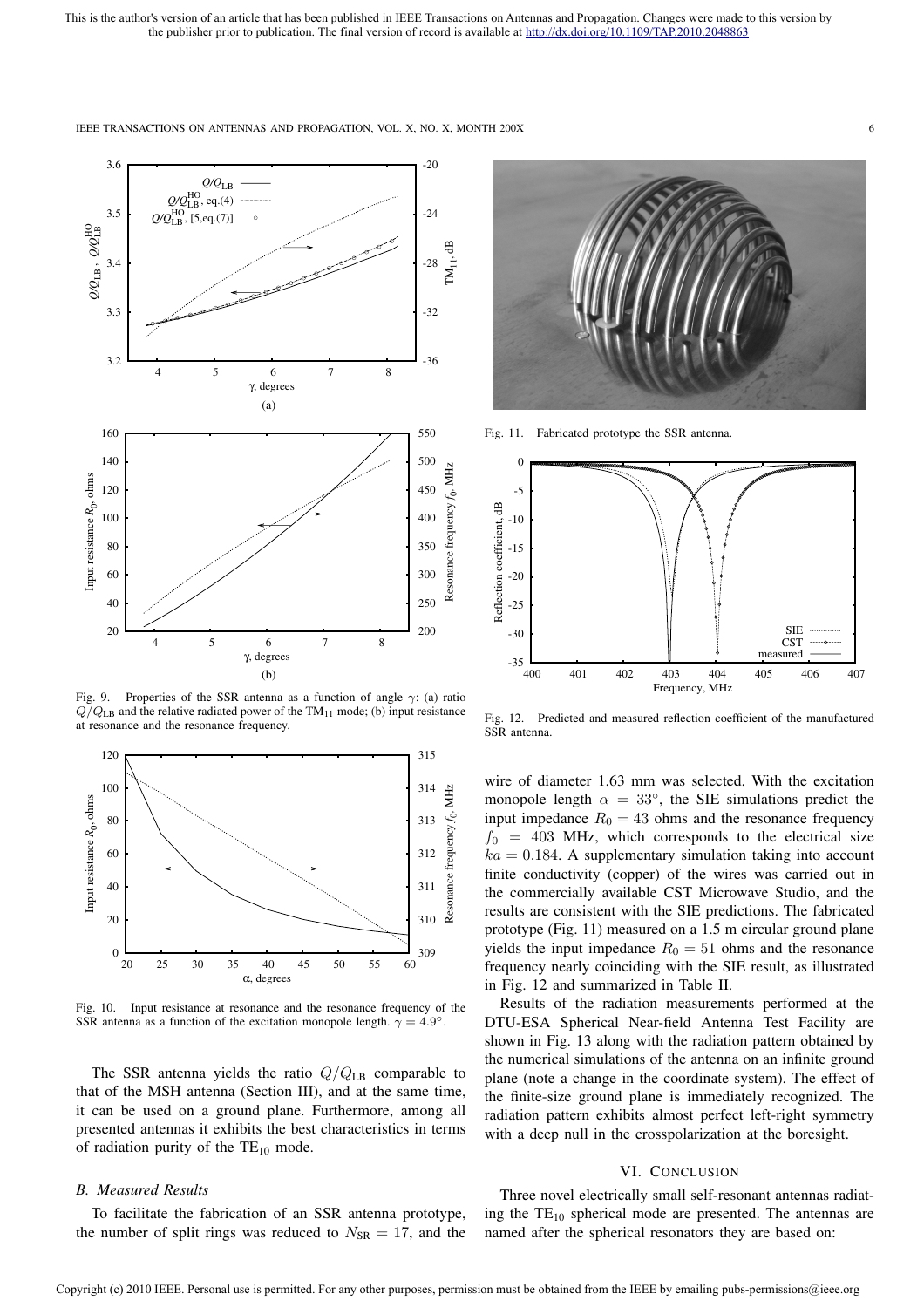TABLE II CHARACTERISTICS THE MANUFACTURED SRR ANTENNA.

|                      | $f_0$ , MHz | $R_0, \Omega$ | efficiency | $\omega$ | $Q_{\rm LB}$ | $Q/Q_{\text{LB}}$ |
|----------------------|-------------|---------------|------------|----------|--------------|-------------------|
| simulated (SIE)*     | 403.0       | 43            | $100\%$    | 564.0    | 165.6        | 3.41              |
| simulated $(CST)$ ** | 404.0       | 52            | 76%        | 462.3    | 124.9        | 3.70              |
| measured***          | 403.0       | 51            | $73 + 2\%$ | 442.9    | 120.9        | 3.66              |

<sup>\*</sup> PEC wires; infinite PEC ground plane.

copper wires; infinite PEC ground plane.

 $1.5$  m circular ground plane.



Fig. 13. Radiation pattern of the SSR antenna at  $f_0 = 403$  MHz: (a) predicted, on an infinite ground plane; (b) measured, on a 1.5 m circular ground plane.

- multiarm spherical helix (MSH) antenna;
- spherical split-ring resonator (S-SRR) antenna;
- spherical split ring (SSR) antenna.

Theoretically, each of the resonators can be made arbitrarily small at a given frequency. The lower limit is set by a required frequency bandwidth. Each antenna is excited by a curved dipole (or monopole) located in the antenna equatorial plane. The antenna input resistance at resonance is a function of the excitation dipole (monopole) length. Thus, it is easily adjusted to match the antenna to a given feed line, no matter

TABLE III CHARACTERISTICS THE TE<sub>10</sub> ANTENNAS.

| antenna    | $Q/Q_{\rm LB}$ | $TM_{11}$ , dB   | $TM_{20}$ , dB | ground plane |
|------------|----------------|------------------|----------------|--------------|
| MSH        | < 3.3          | $\epsilon$ $-30$ | $-23$          | no           |
| S-SRR      | 3.4            | $<-13$           | suppressed     | yes          |
| <b>SSR</b> | < 3.3          | $<-32$           | suppressed     | yes          |

how small the antenna is, and without any extra matching network. Moreover, this can be done nearly independent of the resonance frequency tuning, which is accomplished by adjusting the spherical resonator geometrical parameters. In this paper, the antennas have an electrical size  $ka < 0.26$ , and all are matched to 50 ohms. The characteristics of the antennas are summarized in Table III.

The presented numerical results show that all three antennas yield the radiation quality factor  $Q$  close to 3.0 times the Chu lower bound, which agrees with the theoretical prediction for an ideal electrically small magnetic dipole antenna made by Wheeler in 1958.

#### ACKNOWLEDGMENT

The author thanks Frank Persson and Dr. S. Pivnenko, both from the Technical University of Denmark, for fabrication and measurements of the SSR antenna prototype.

#### **REFERENCES**

- [1] H. A. Wheeler, "Fundamental limitations of small antennas," *Proc. IRE*, vol. 35, no. 12, pp. 1479–1484, 1947.
- [2] L. J. Chu, "Physical limitations of omni-directional antennas," *J. Appl. Phys.*, vol. 19, no. 12, pp. 1163–1175, 1948.
- [3] R. F. Harrington, *J. Research National Bureau of Standards-D, Radio Propag.*, vol. 64D, no. 1, pp. 1–12, 1960.
- [4] R. Collin and S. Rothschild, "Evaluation of antenna Q," *IEEE Trans. Antennas Propagat.*, vol. 12, no. 1, pp. 23–27, Jan. 1964.
- [5] R. L. Fante, "Quality factor of general ideal antennas," *IEEE Trans. Antennas Propagat.*, vol. 17, no. 2, pp. 151–155, Mar. 1969.
- [6] J. S. McLean, "A re-examination of the fundamental limits on the radiation Q of electrically small antennas," *IEEE Trans. Antennas Propagat.*, vol. 44, no. 5, pp. 672–676, May 1996.
- [7] H. L. Thal, "New radiation Q limits for spherical wire antennas," *IEEE Trans. Antennas Propagat.*, vol. 54, no. 10, pp. 2757–2763, Oct. 2006.
- [8] S. R. Best, "The radiation properties of electrically small folded spherical helix antennas," *IEEE Trans. Antennas Propagat.*, vol. 52, no. 4, pp. 953–960, Apr. 2004.
- [9] ——, "Low Q electrically small linear and elliptical polarized spherical dipole antennas," *IEEE Trans. Antennas Propagat.*, vol. 53, no. 3, pp. 1047–1053, Mar. 2005.
- [10] H. A. Wheeler, "The spherical coil as an inductor, shield, or antenna," *Proc. IRE*, vol. 46, no. 9, pp. 1595–1602, 1958.
- [11] S. R. Best, "A low Q electrically small magnetic (TE mode) dipole," *IEEE Antennas Wireless Propagat. Lett.*, vol. 8, pp. 572–575, 2009.
- [12] O. S. Kim and O. Breinbjerg, "Miniaturised self-resonant split-ring resonator antenna," *Electron. Lett.*, vol. 45, no. 4, pp. 196–197, Feb. 2009.